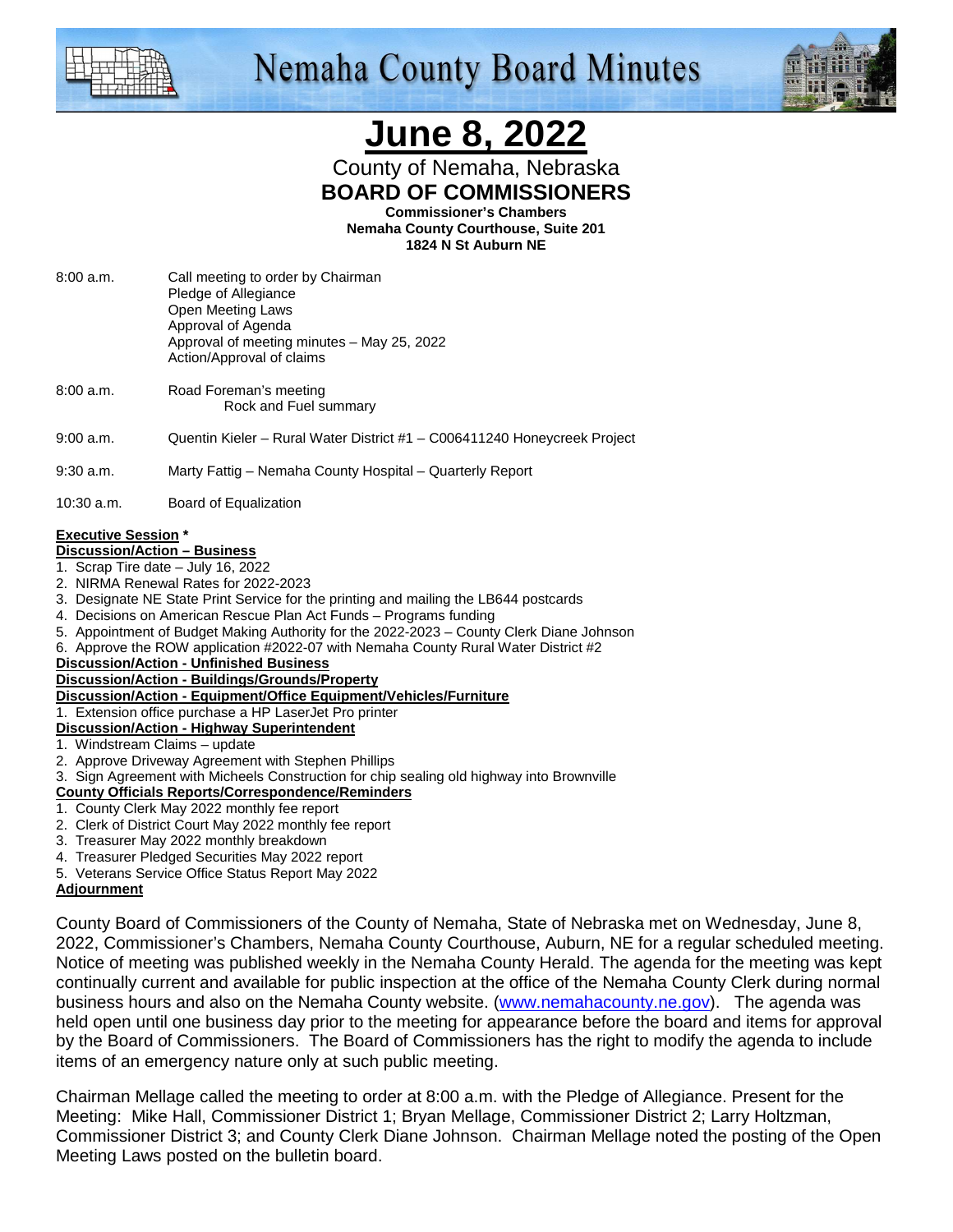



**Approval of Agenda** – Motion by Hall, seconded by Holtzman to approve the agenda as presented: Roll call vote: Hall, aye; Mellage, aye; Holtzman, aye.

**Approval of Minutes** – Motion by Holtzman, seconded by Hall to approve the May 25, 2022 meeting minutes as presented with no corrections. Roll call vote: Mellage, aye; Holtzman, aye; Hall, aye.

**Claims** – Motion by Mellage, seconded by Hall to approve the accounts payable claims as presented by the County Clerk and authorized for payment by the Board of Commissioners. Roll call vote: Holtzman, aye; Mellage, aye; Hall, aye.

8:00 a.m. Road Foreman's meeting Rock and Fuel summary

9:00 a.m. Quentin Kieler – Rural Water District #1 – C006411240 Honeycreek Project - Motion by Hall, seconded by Holtzman to reimburse the Nemaha County Rural Water District #1 for the cost of relocating the water line at the C-64(334) Honeycreek Project near Peru estimated around \$27,720.00. Roll call vote: Mellage, aye; Hall, aye; Holtzman, aye.

9:30 a.m. Marty Fattig – Nemaha County Hospital – Quarterly Report

10:30 a.m. Sie dine for Board of Equalization, reconvened at 10:50 a.m.

#### **Executive Session \***

#### **Discussion/Action – Business**

1. Scrap Tire Recycling date will be on Saturday, July 16, 2022, 8:00 a.m. until 12:00 p.m. located at the Road District #2 shop in Auburn and Road District #3 shop in Johnson.

2. NIRMA Renewal Rates for 2022-2023 – Motion by Holtzman, seconded by Hall to renew Insurance Coverage for Nemaha County during July 1, 2022 through June 30, 2023 with NIRMA for \$150,906.00. Roll call vote: Hall, aye; Mellage, aye; Holtzman, aye.

3. Designate NE State Print Service for the printing and mailing the LB644 postcards – Motion by Hall, seconded by Holtzman to Designate NE State Print Service for the printing and mailing the LB644 postcards. Roll call vote: Mellage, aye; Holtzman, aye; Hall, aye.

4. Decisions on American Rescue Plan Act Funds – Programs funding – Motion by Mellage, seconded by Holtzman to designate some of American Rescue Plan Act Funds to local rescue squads. Nemaha Rescue Squad \$150,000.00 to be used to replace their rescue squad unit. Auburn Rescue Squad, Peru Rescue Squad and Johnson Rescue Squad will receive \$50,000.00 each to be used on equipment. Roll call vote: Holtzman, aye; Mellage, aye; Hall, abstain.

5. Appointment of Budget Making Authority for the 2022-2023 – County Clerk Diane Johnson – Motion by Hall, seconded by Holtzman to appoint County Clerk Diane Johnson the 2022-2023 Budget Making Authority for Nemaha County. Roll call vote: Holtzman, aye; Hall, aye; Mellage, aye.

6. Approve the ROW application #2022-07 with Nemaha County Rural Water District #2 – Motion by Holtzman, seconded by Hall to approve the Right of Way Application #2022-07 with the Nemaha County Rural Water District #2 located by Johnson. Roll call vote: Hall, aye; Mellage, aye; Holtzman, aye.

#### **Discussion/Action - Unfinished Business**

### **Discussion/Action - Buildings/Grounds/Property**

## **Discussion/Action - Equipment/Office Equipment/Vehicles/Furniture**

1. Extension office purchase a HP LaserJet Pro printer – Motion by Hall, seconded by Holtzman to authorize the Extension office to purchase a HP LaserJet Pro printer for \$369.00 to be used in the office. Roll call vote: Hall, aye; Mellage, aye; Holtzman, aye.

### **Discussion/Action - Highway Superintendent**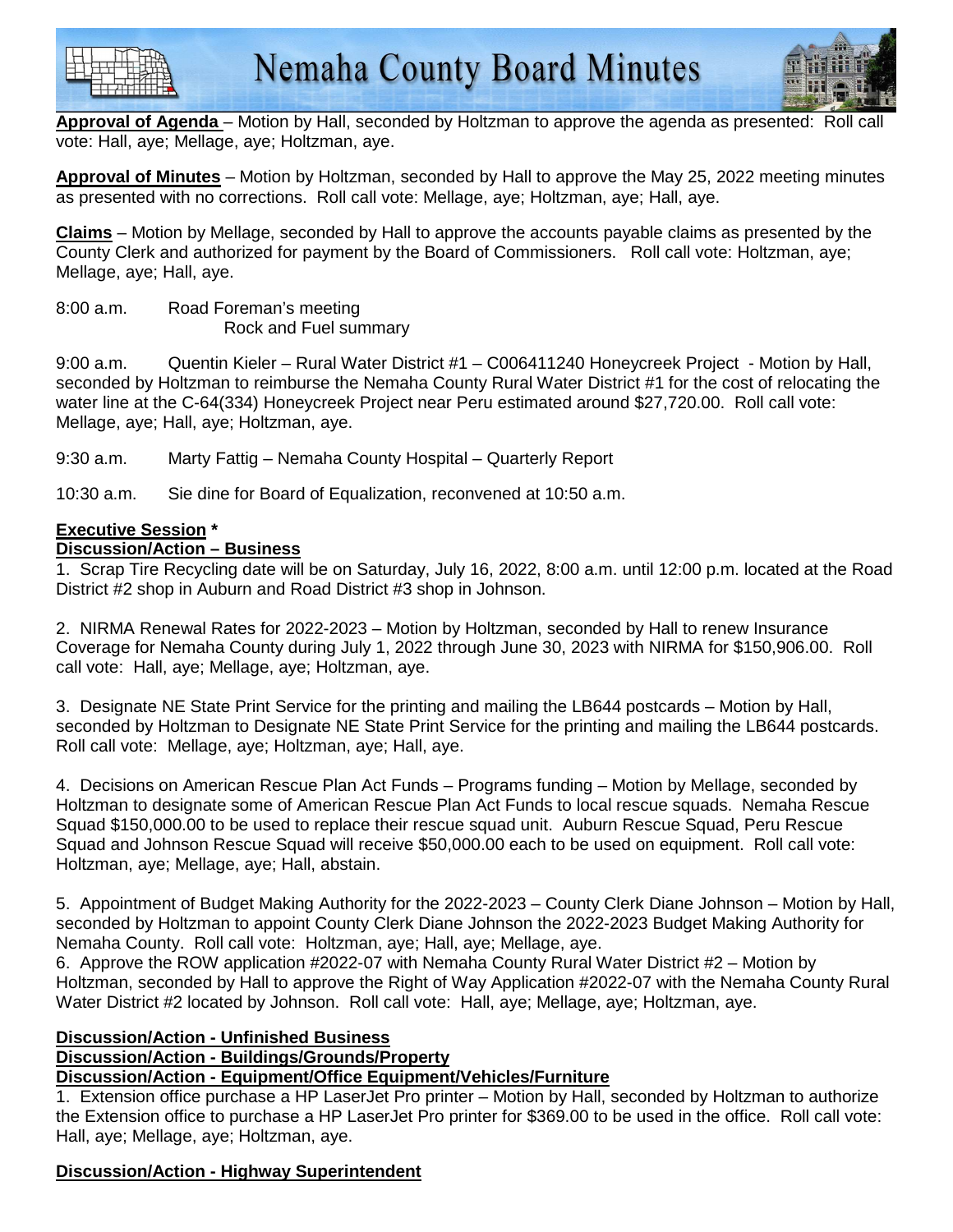

### 1. Windstream Claims – update

2. Approve Driveway Agreement with Stephen Phillips – tabled until June 22, 2022 meeting

3. Sign the Agreement with Micheels Construction for chip sealing old highway into Brownville – Motion by Hall, seconded by Holtzman to sign the Agreement with Micheels Construction for chip sealing old highway into Brownville, NE for the cost of \$9,880.00 with the County furnishing the 3/8" washed limestone chips. Roll call vote: Holtzman, aye; Hall, aye; Mellage, aye.

#### **County Officials Reports/Correspondence/Reminders**

- 1. County Clerk May 2022 monthly fee report
- 2. Clerk of District Court May 2022 monthly fee report
- 3. Treasurer May 2022 monthly breakdown
- 4. Treasurer Pledged Securities May 2022 report
- 5. Veterans Service Office Status Report May 2022

The following claims were approved for payment by the Board of Commissioners and authorized the County Clerk for payment:

| General                           |           |
|-----------------------------------|-----------|
| <b>Salaries</b>                   | 61,161.17 |
| Airstream                         | 297.04    |
| American Recycling                | 2,109.00  |
| <b>Applied Connective</b>         | 70.40     |
| <b>Assoc Psychologists</b>        | 875.00    |
| Aub Design                        | 117.00    |
| Aub Newspaper                     | 477.85    |
| Auto Parts NC                     | 199.00    |
| <b>Bear Graphics</b>              | 824.48    |
| <b>BPW</b>                        | 3,858.23  |
| Bohling, Gailen                   | 154.00    |
| Casey's Card                      | 163.32    |
| CJIS Op Pro Svc                   | 4,200.00  |
| Cody's U-Save                     | 106.89    |
| <b>Consolidated Mgmt Co</b>       | 169.61    |
| Culligan                          | 37.50     |
| Cutting, Wendy                    | 132.50    |
| DAS                               | 568.78    |
| Eakes                             | 1,839.60  |
| <b>Emergency Management Drill</b> | 1,639.57  |
| Fankhauser, Nelsen, Werts, Merwin | 503.50    |
| <b>First Concord</b>              | 6,699.48  |
| Glenn's                           | 40.56     |
| <b>Great West Life</b>            | 50.00     |
| Johnson, Diane                    | 46.96     |
| Kadavy, Matthew                   | 5.94      |
| Kennedy, Kaytlyn                  | 71.37     |
| Kraviec, Stephen                  | 1,506.38  |
| <b>Lancaster Co Sheriff</b>       | 24.00     |
| Longs Creek                       | 1,770.00  |
| Lynch's                           | 16.04     |
|                                   |           |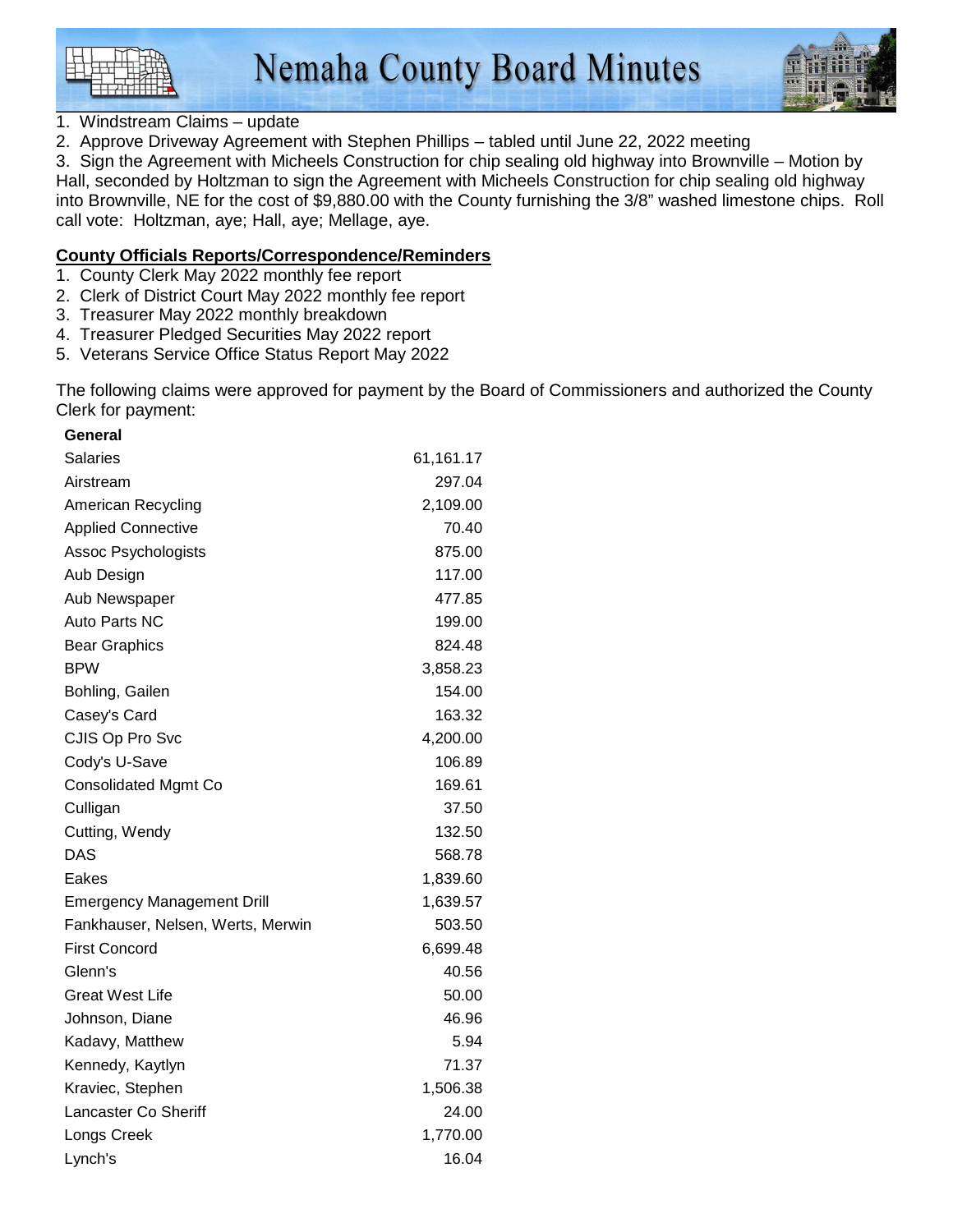# Nemaha County Board Minutes



| Meyer Earp                           | 485.52             |
|--------------------------------------|--------------------|
| Microfilm Imaging                    | 130.00             |
| <b>MARC</b>                          | 456.05             |
| Morrissey, Morrissey, Dalluge        | 135.00             |
| <b>NACO</b>                          | 135.00             |
| Nebraska.gov                         | 100.50             |
| Nem Co Court/Justice                 | 234.00             |
| Nem Co Sheriff                       | 200.05             |
| Nem Co. Tax Acct. Ret.               | 9,826.42           |
| Nem Co Tax Acct. SS/Fwh              | 19,327.21          |
| Nem Co Tax Acct. Nationwide          | 75.00              |
| Nem Co Tax Acct. Quadient            | 2,000.00           |
| Oakley, Joyce                        | 46.16              |
| <b>OPPD</b>                          | 55.38              |
| Paper Tiger                          | 100.00             |
| Petersen Repair                      | 2,908.07           |
| Pinpoint                             | 575.90             |
| Quill Corp                           | 551.07             |
| Region V Systems                     | 1,070.00           |
| Sack Lumber                          | 4.59               |
| Sam's Club                           | 379.17             |
| Sapp Bros.                           | 7,369.12           |
| <b>Schendel Pest Control</b>         | 210.00             |
| Sunmart                              | 221.45             |
| U S Treasury                         | 108.81             |
| <b>UNL Extension</b>                 | 62.89              |
|                                      |                    |
| Vanguard<br>3rd Millenium Classrooms | 2,200.00<br>420.00 |
|                                      |                    |
| Road                                 |                    |
| <b>Salaries</b>                      | 16,691.82          |
| <b>AKRS</b>                          | 5.68               |
| American Recycling                   | 155.00             |
| Auto Parts NC                        | 959.92             |
| <b>BPW</b>                           | 551.89             |
| Eggers Bros.                         | 466.45             |
| <b>Graham Tire</b>                   | 4,531.20           |
| Larson Motor Group                   | 212.00             |
| <b>Martin Marietta</b>               | 38,338.43          |
| <b>Metal Culverts</b>                | 13,232.20          |
| <b>NE Child Support</b>              | 390.50             |
| Nem Tax Acct. Ret.                   | 2,586.70           |
| Nem Tax Acct. SS/Fwh                 | 4,926.95           |
| Sapp Bros.                           | 27,800.71          |
| Village of Johnson                   | 43.32              |
| <b>Visitors Improvement Fund</b>     |                    |
| <b>Coryell Park</b>                  | 6,500.00           |